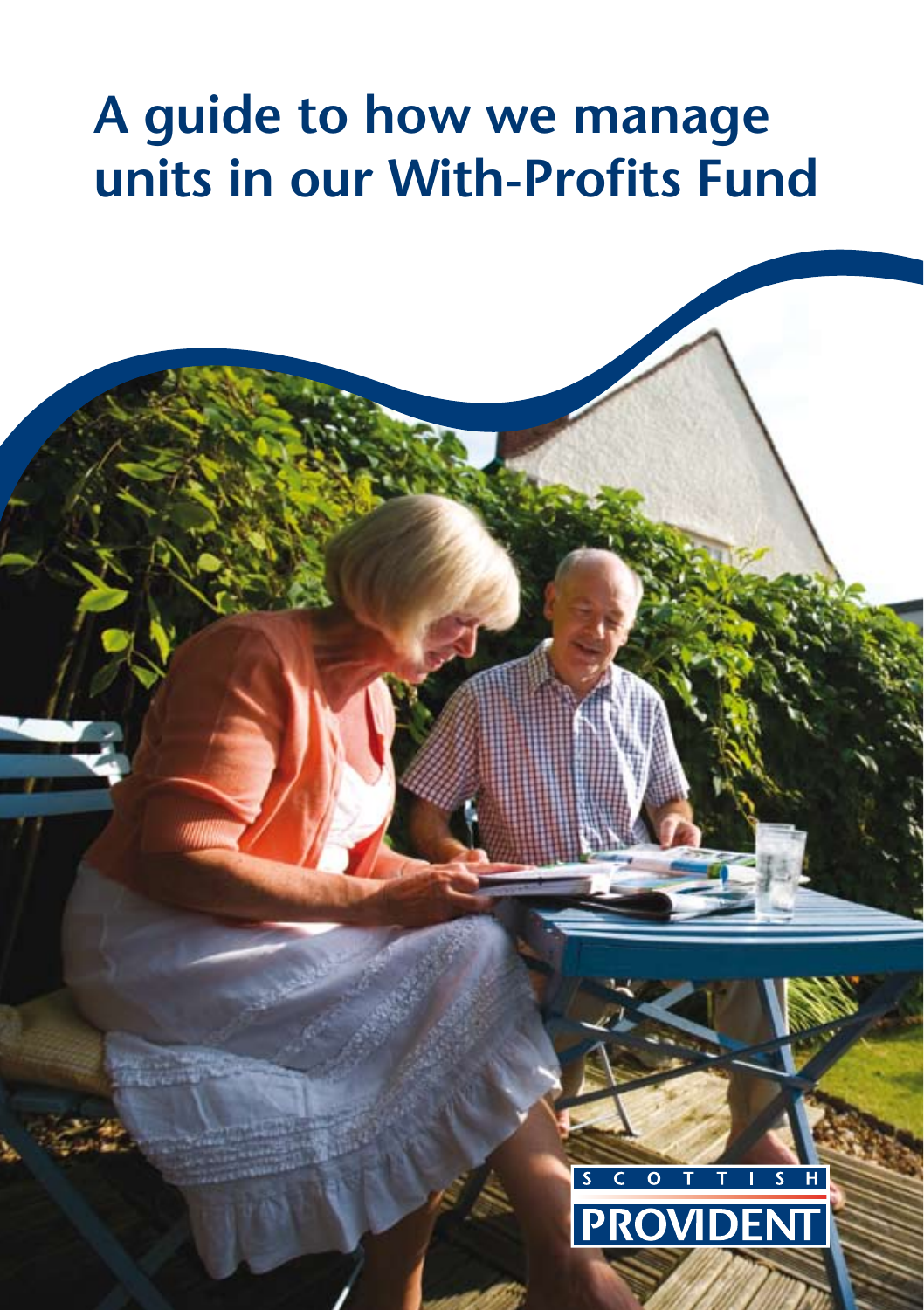You'll find important information about your policy and how it works in this guide. Please read this guide and then keep it safely with your other policy documents.

# **1. Who this guide is for and what you will find in it**

 This guide is for you and the other policyholders who are investing in the With-Profits fund of Scottish Provident Limited (Scottish Provident) and whose benefits are expressed as 'units'. A unit in a With-Profits fund represents a share in the assets of the fund. The guide explains:

- How the fund works
- What you should expect the fund to do for you
- What affects the value of your investment when the time comes to cash it in.

 You can find full details of the fund and how it works in a document called the "Principles and Practices of Financial Management". This summary version tells you about the main points in the full Principles and Practices document dated January 2007. If we change the full document, we will tell you and if the change is an important one that affects your policy we will send you a revised guide like this one.

# **2. What you'll find in the following sections**

- Section 3. Your policy and our business
- Section 4. How we work out what to pay you when your policy is cashed-in
- Section 5. How the money in the fund is invested
- Section 6. How we manage risk
- Section 7. Charges and expenses
- Section 8. Our approach to new business
- Section 9. What happens if the fund has too much, or too little, money

Section 10. How to find out more

### **3. Your policy and our business**

 Scottish Provident is a life insurance company that was set-up in 1837. From 2001 until 2006 the company was owned by Abbey National. In September 2006 the company was acquired from Abbey by Resolution plc. Resolution is a specialist in life assurance management and also owns a number of other life assurance funds.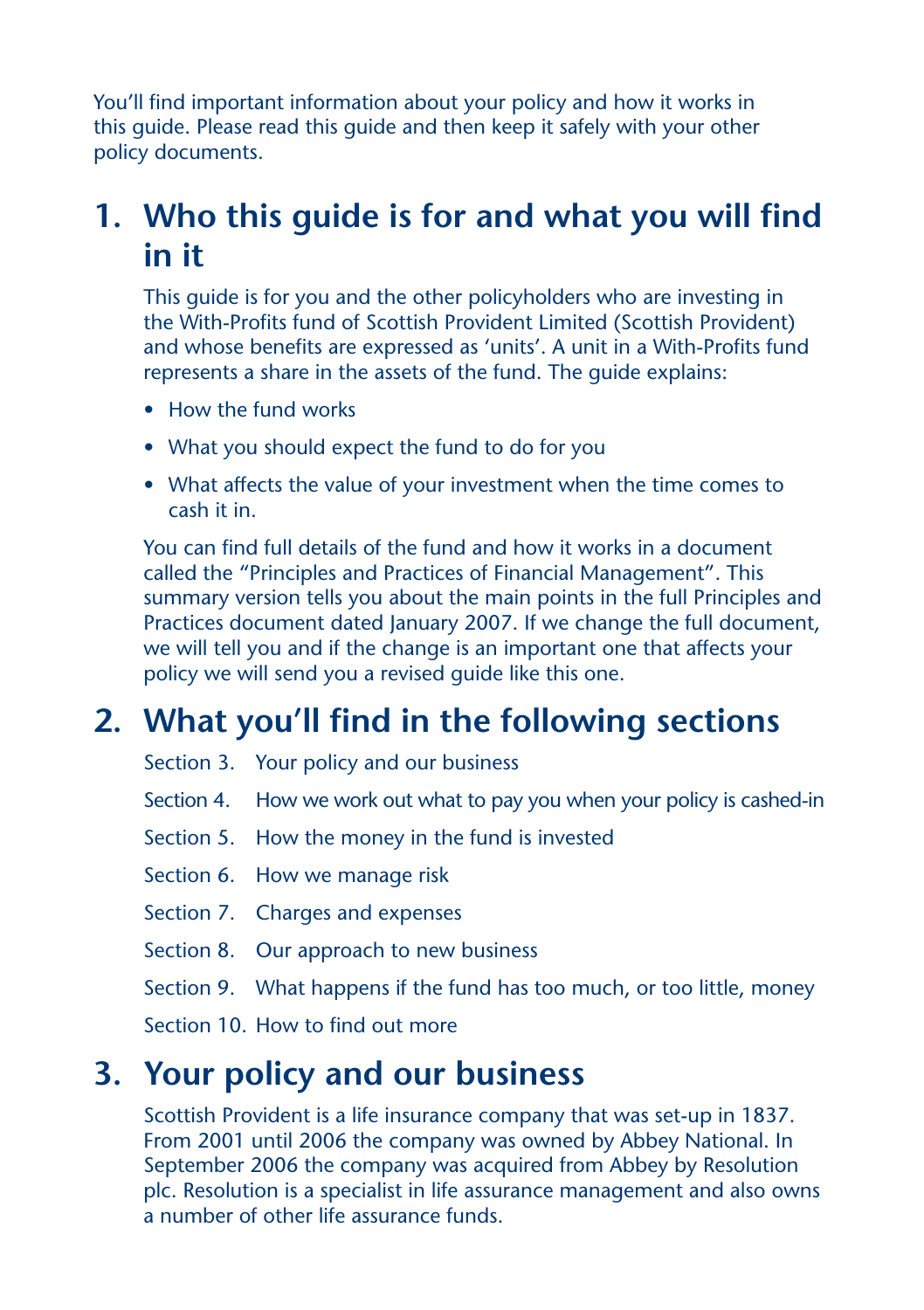Your policy may be an investment or you may be saving for a pension or to pay off a mortgage. Some of the money you pay to us may be used to cover running costs or for life assurance cover in case you die early. Most, however, will buy you units in one of our investment funds. In some of these funds the unit price goes up or down every day depending on how the investments are doing. You may, though, have opted to buy With-Profits units.

 This guide is about the With-Profits units. These have some special features that we want to help you understand. We have several different series of With-Profits units. The series all operate on similar principles, but may have different charges or bonus rates.

 Like all UK insurance companies, we are regulated by the Financial Services Authority and we always aim to operate within FSA requirements. We also follow rules that were approved by the court when Abbey took over Scottish Provident in 2001 and which continue to apply even though Abbey has sold Scottish Provident to Resolution. These rules include that:

- Scottish Provident must aim to set payments to policyholders so that there is no money in the fund when the last policy is paid off
- There are limits on the charges, fees or profits we can take out of the fund.

 Over the years Scottish Provident has sold many different kinds of policy both in the UK and the Republic of Ireland. The unitised type of policy described in this guide was first offered in 1986. Although it was a new type of policy it was invested in a common fund alongside the older types of non-unitised policy many of which stayed on offer. We have other guides about the other types of policy.

### **4. How we work out what to pay you when your policy is cashed-in**

 When you invest in a policy, you buy units that you then sell back to us when your policy is cashed-in. We set the buying and selling prices. This section explains how we manage this so that policyholders are treated fairly.

We'd like to explain a few technical terms first:

- **Offer Price** this is the price we use when you are buying units from us
- **Bid Price** this is the price we start from if you are selling units back to us. There may be adjustments for **Market Value Reductions** or for **Final Bonus.**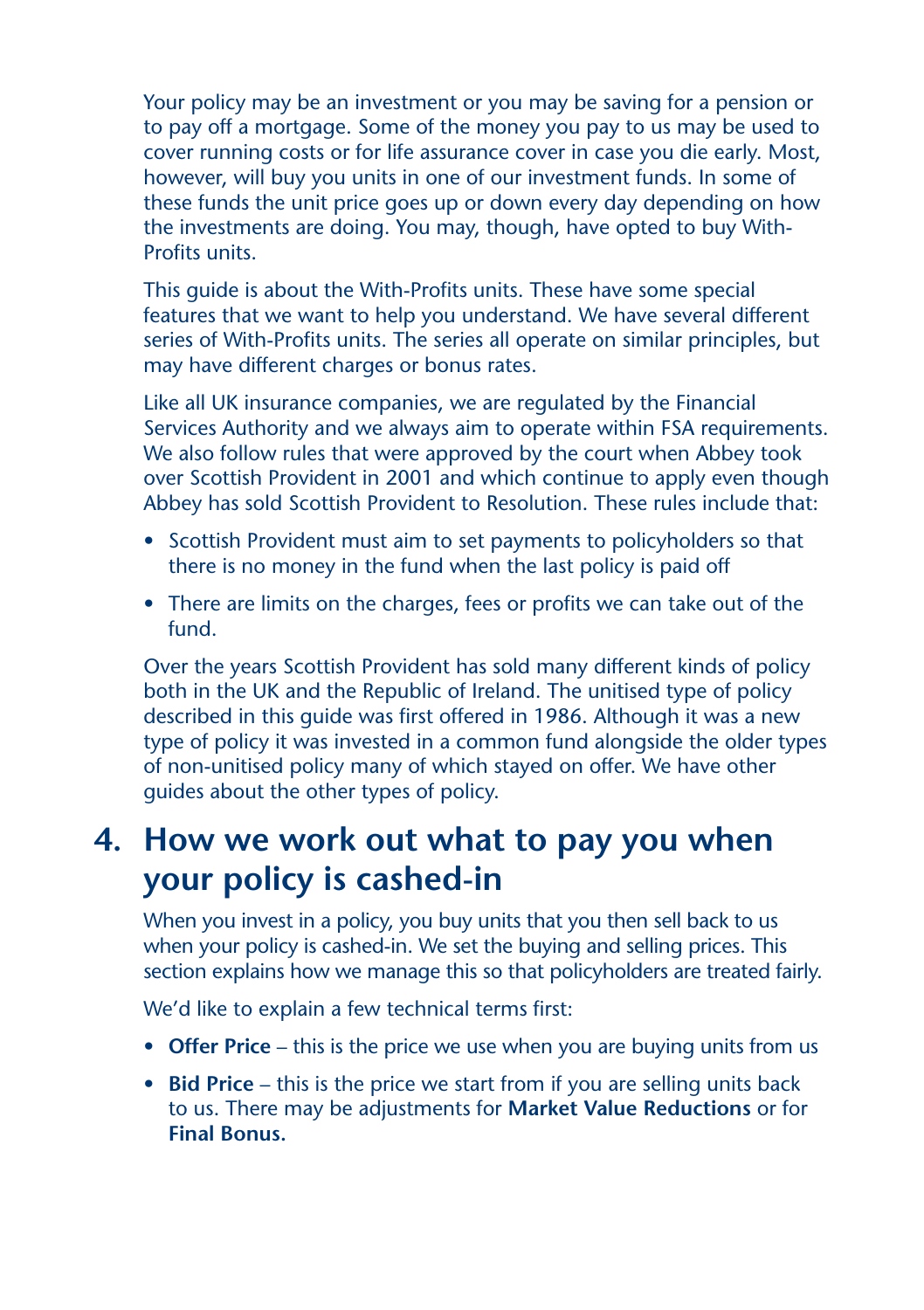For most series of units, the bid and offer prices differ by about 5%. For example, if the offer price was  $£1.00$  the bid price might be  $95p$ . This charge allows for the start-up expenses for a new policy and for some of our day-to-day costs. Some types of policy charge you for these costs in a different way and their units have the same bid and offer prices.

- **Annual bonus** this tells you how fast the offer price and the bid price increase. If there is an annual bonus for your units then you should expect to see the bid and offer prices going up over a year by the amount of the bonus rate. Our newest series of units can have a zero annual bonus but our oldest series have a guarantee about annual bonus. The guarantee on these older units states that the bonus will not be less than 4% each year on pensions premiums paid in either the UK or the Republic of Ireland or less than 3% each year on life assurance premiums paid in the UK only. We stopped giving these guarantees when we started our new series of units in 1995 for life assurance premiums and in 1999 for pensions premiums.
- **Investment result** this is the amount we credit to the value of your units. The fund owns a variety of investments. These produce interest and dividends. The fund also sees the benefit, or the cost, of capital gains and losses as, for example, shares go up and down in value on the stock market. In some years the capital losses could be larger than the income, leaving an overall loss. The fund has to pay tax and other charges. The tax is less on pensions policies than on life policies. Most series of units also have an annual charge. Sometimes there may be other gains or charges arising from our management of the costs of guarantees. There is more about charges and guarantee costs later. All of these factors make up the investment result that we work out each year.
- **Market Value Reduction**, or **MVR** this is money we can take away from the bid price of your units if you cash-in your policy
- **Final bonus** this is an increase to the bid price of your units that we may be able to give you when you cash in your policy.

There is more about how, why and when we use MVRs and final bonus later.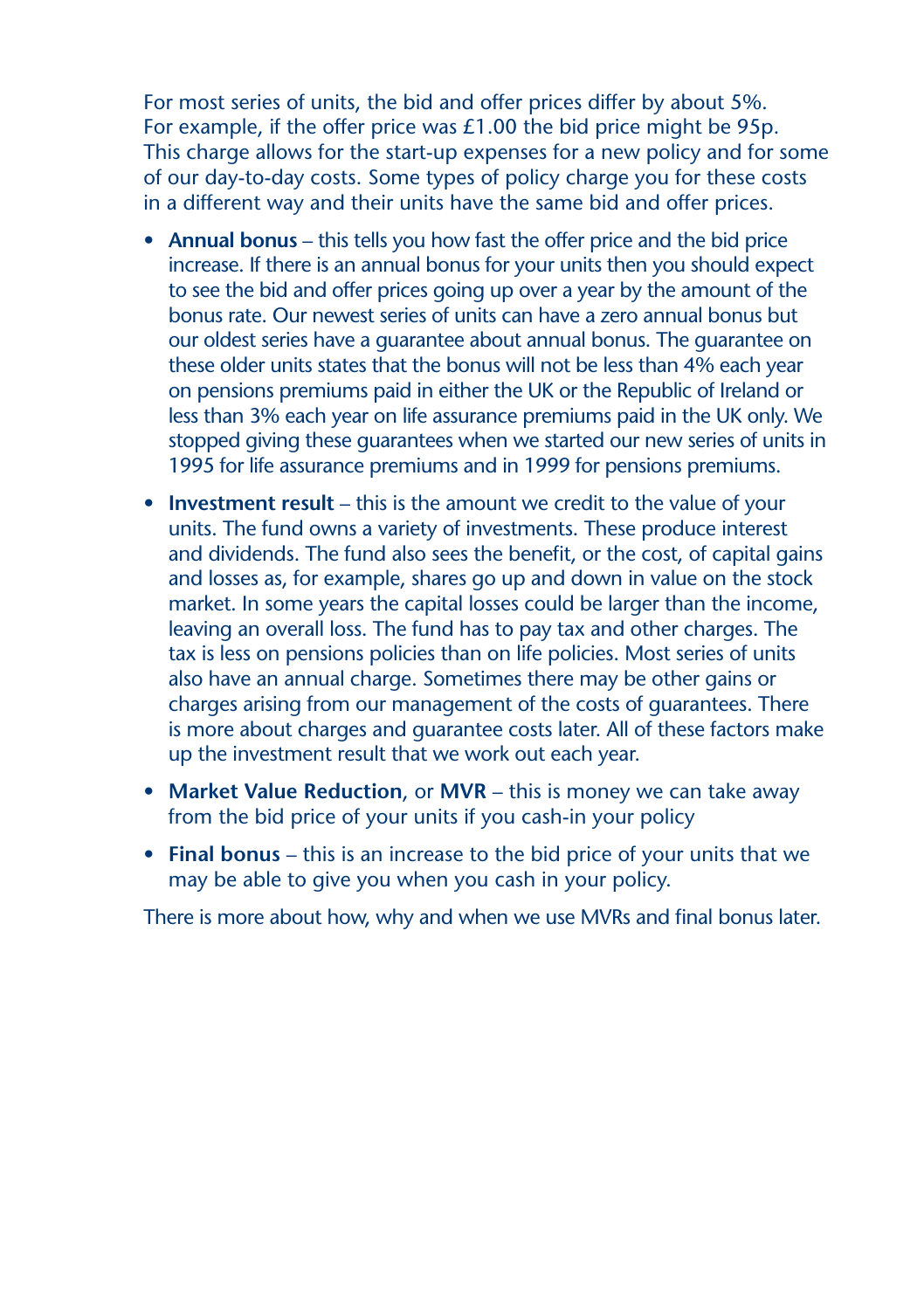### **Smoothing**

 The investment result could be a gain or a loss. Smoothing can mean two things:

- Smoothing can mean not always allowing the value given for a policy to move up or down as quickly as changes in the investment result
- Smoothing can mean that if there are different investment results from one year to the next, we may use an average result.

 In either case the full effect of the investment result is allowed for over time. We now have much less smoothing than we did a few years ago.

### **Market Value Reductions, or MVRs, and final bonuses**

 In most years, the investment result will be different from the annual bonus on your units. This could lead to unfairness with some policyholders getting too much and some not getting enough. We can take two steps:

- If the annual bonuses have been too low we can add a final bonus when you cash-in your units
- If the annual bonuses have been too high we may be able to take off an MVR when you cash-in your units.

 The aim of either type of change is to match up your cash-in value with the investment results. We expect to check the final bonuses and change them if necessary at least twice a year and to check and change the MVRs more often so that the value of your units follows the fortunes of the fund. If an MVR reduces the value of your units, the amount of the MVR stays in the fund and does not go to Scottish Provident or to Resolution. In the same way any final bonus is paid by the fund.

 Many policies will have certain times or conditions when we have guaranteed that an MVR will not apply. These guarantees can be valuable and if you are considering cashing-in your policy at a time when an MVR is being charged it is always a good idea to check whether your policy has a guarantee date and how far away it is. You might want to take advice about whether it would be better for you to wait until you can claim the benefit from your guarantee.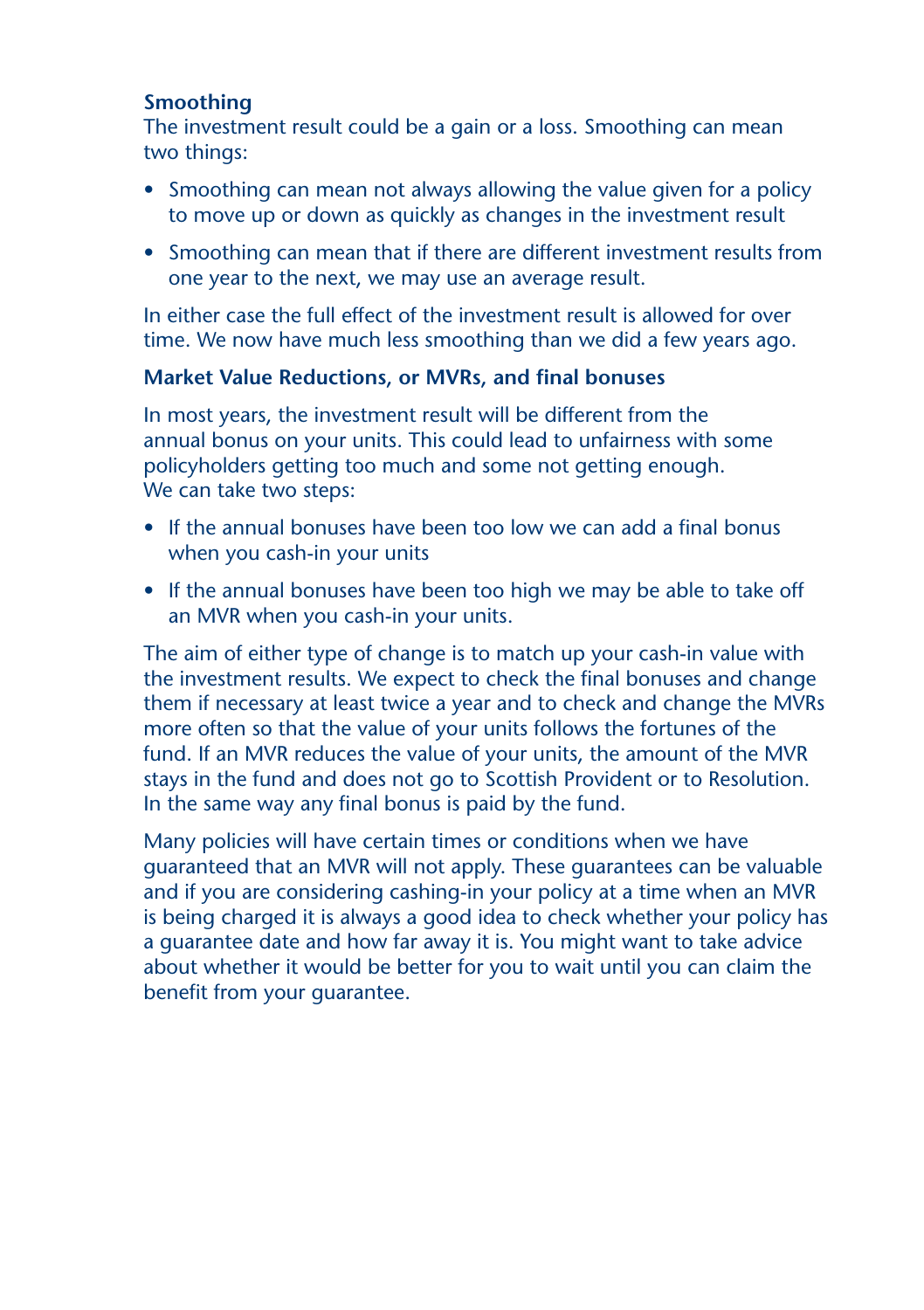### **A simple example of how annual bonus, MVRs and final bonus might work**

Here is a very simple example of what can happen and what we might do. It uses some imaginary units whose history is:

|                   |           | Annual bonus   Investment result for year   Difference for year |                 |
|-------------------|-----------|-----------------------------------------------------------------|-----------------|
| <b>First year</b> | <b>2%</b> | $4\%$ loss                                                      | $-4 - 2 = -6\%$ |
| Second year 0%    |           | 7% gain                                                         | $+7 - 0 = +7\%$ |

Let's suppose that the unit price was £1 at the start of the first year. In the first year we had a bonus of 2%, so the unit price at the end of the first year is  $£1.02$ . But the fund lost money and the  $£1$  worth of investments we bought is now worth only 96 pence. If you cashed in now we would be likely to charge you an MVR. This might be the full 6% difference or there might be some smoothing and the charge could be, for example, 5 pence.

At the start of the second year we have had a loss and are charging MVRs, so we decide to cut the bonus to zero to help get the unit price back in balance.

At the end of the second year the units have not had any more bonus and so the price is still £1.02. The investments, which were worth 96 pence at the start of the year, are now worth nearly £1.03, because the 96p has risen by 7%. We would no longer be charging any MVR, but would probably not yet be adding a final bonus.

Let's think now about a unit for a policy that began at the start of the second year. This would have quite a big difference between the bonus added (zero) and the investment result of 7%. We would be likely to have a final bonus for these newer units. This might be the full 7%, or there might be some smoothing and the final bonus might be, for example, 5%.

In this example we have used a policy paying only one premium and looking only at two years. In practice policies will often last for many years and things become more complicated, especially if the policyholder is paying premiums every year.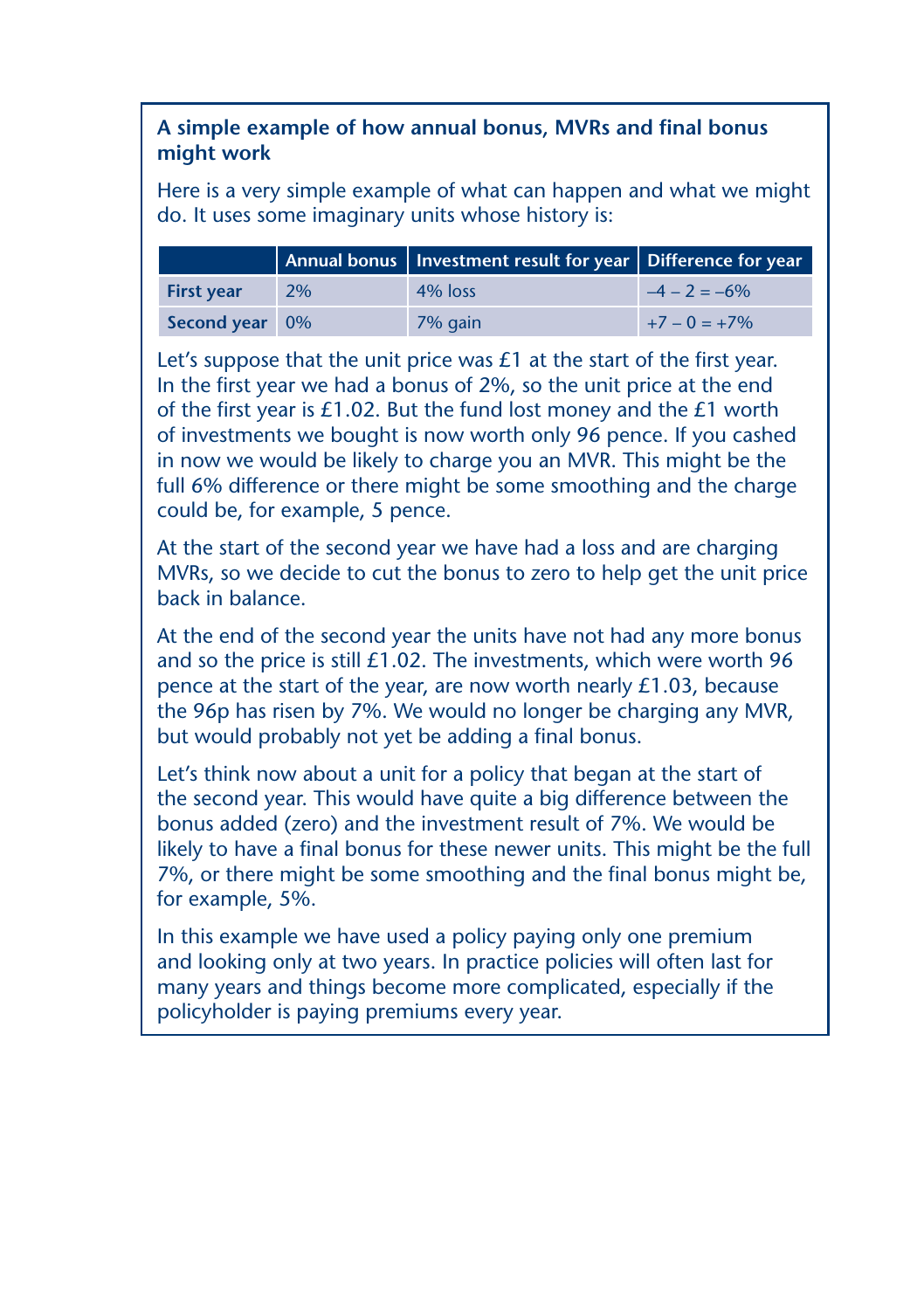### **Special payout situations where MVRs may not apply**

 Endowment policies will usually have a guarantee that no MVR can apply on the normal maturity date and pensions policies will usually have a guarantee at the retirement date you chose when you took out the policy. Some With-Profits bonds have a guarantee on their tenth anniversary and on every fifth anniversary after the tenth. Bonds often also allow small withdrawals each year without us charging an MVR.

 Most policies also guarantee that no MVR will apply to the amount paid out if the policy becomes payable on death and some have a guarantee after units have been invested for a set number of years.

 All these guarantees can cost the fund money and there is more about how we manage this risk in section 6.

### **What happens if you cash-in, or "surrender" your life policy or "transfer" your pension policy early**

 If you cash-in your policy early, you will probably be doing so at a time when there is no guarantee. We will work out the value of the units that have already been bought for your policy. The normal bid price of your units may be changed because an MVR or a final bonus has been used.

 There may also be an early surrender or transfer charge taken off the value of the units. This happens because we have quite heavy costs when your policy starts. If the policy runs for its full normal life then we recover these early costs from the annual management charges we mentioned earlier. If you cash-in your policy early we will not have had long enough to get our costs back and we have to take back the outstanding cost from the cash-in value. You were told about any early surrender or transfer charges on your policy in the papers you were given when you took out the policy.

Cashing-in early may mean you get back less than you have paid in.

### **What happens if you cash-in your policy on a guarantee date**

 If you are cashing-in your policy on a date when a guarantee applies, we will work out the value of your units using the normal bid price. We will not use any MVR. You will still be entitled to any final bonus. There will never be an early surrender or transfer charge on a guarantee date.

#### **More about annual bonuses**

 An annual bonus increases your guaranteed benefit in situations where an MVR cannot apply, but there may be years when we do not have any annual bonus except for policies with a guaranteed annual bonus. Having no annual bonus does not mean that your units are not earning anything. The full amount of the investment result is still being used to help us decide the amount of any MVR or final bonus.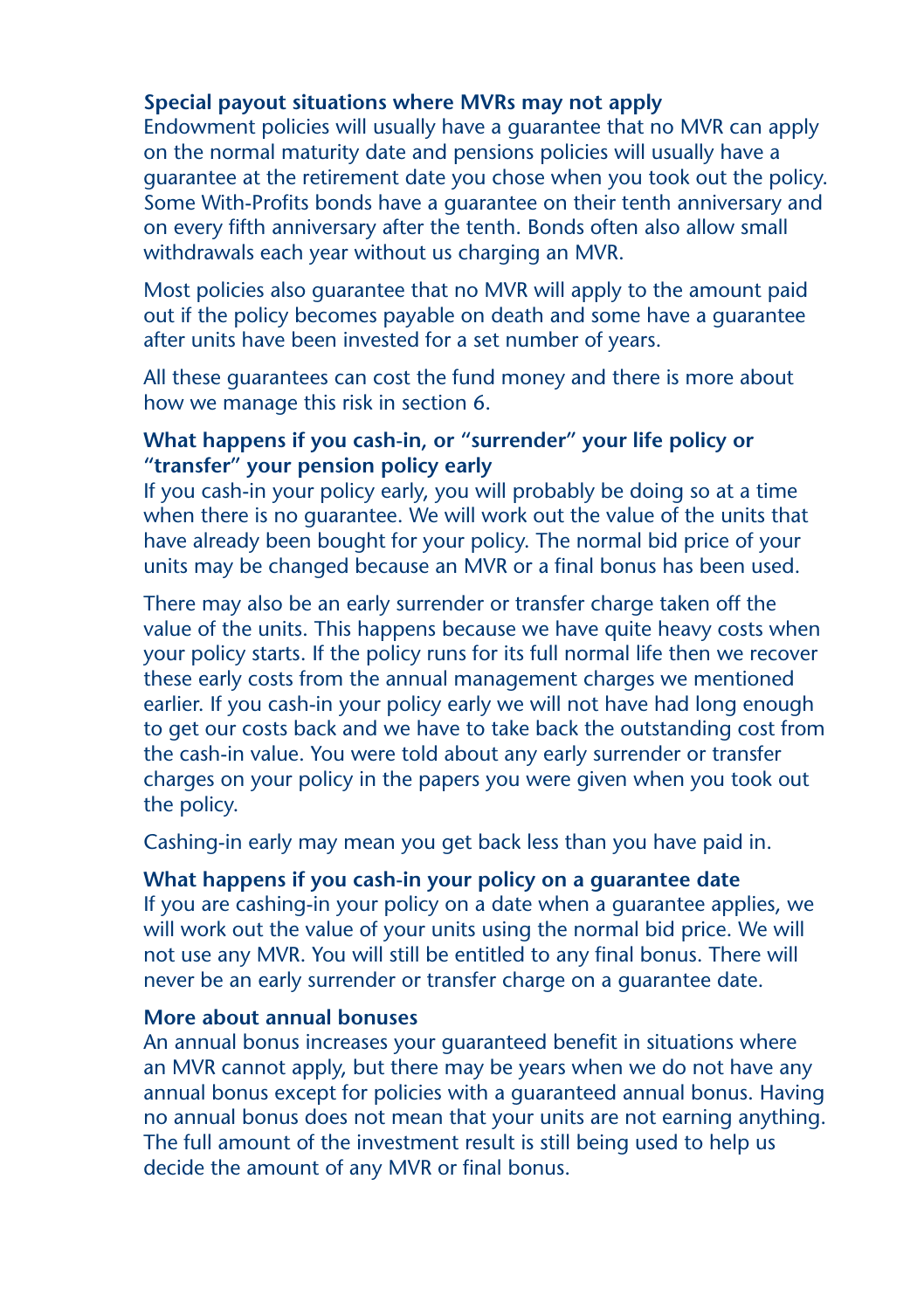If there is an annual bonus then the guarantees get bigger and are more likely to cost the fund money. Different policies have different guarantees and some policyholders would benefit more than others. So sometimes it is fairer to have no annual bonus and use all the investment result to change MVRs and final bonus.

### **5. How the money in the fund is invested**

 The fund may use any of the usual types of investments. These include stocks and shares which are bought and sold on the stock-markets, unit trusts, fixed interest loans to local or national governments or to companies, and bank deposits. Some of the fund may be invested in land and property and in some less common investments.

 History shows that company shares tend to do better than fixed interest loans in the long run, but the value of shares can go up and down quite a lot, with losses in some years. Because of the guarantees in the fund we are careful not to put too much into the type of stocks whose value might fall over short periods. We aim for a balance between choosing types of stocks that we think have a good chance of growing in value on one hand and not risking too great a loss on the other.

 A typical mix of investments might be to have about half of the fund in fixed interest loans and about a third in shares on UK and overseas stock markets with the rest in a wider variety of investments. The actual mix at any time might be different. Our usual aim is to share in the overall movement of the market, rather than to try and choose individual stocks.

### **6. How we manage risk**

 This section tells you a little more about the main risks in the fund, how these might affect you and how we try to manage the risks.

#### **Investment risk**

 The fund is not limited to investments guaranteed by big banks and governments. We aim to earn a higher return than deposits would earn, but you don't usually get offered a higher return unless there is also some risk of loss attached. We aim to limit the risk in two main ways:

- We put only part of the fund into shares on the stock-market and keep quite a large part in safer fixed interest loans
- We don't put too much money into any one stock or company. We spread the fund over a large number of separate investments.

 Even so, the fund performance will be different from year to year and may be a profit or loss.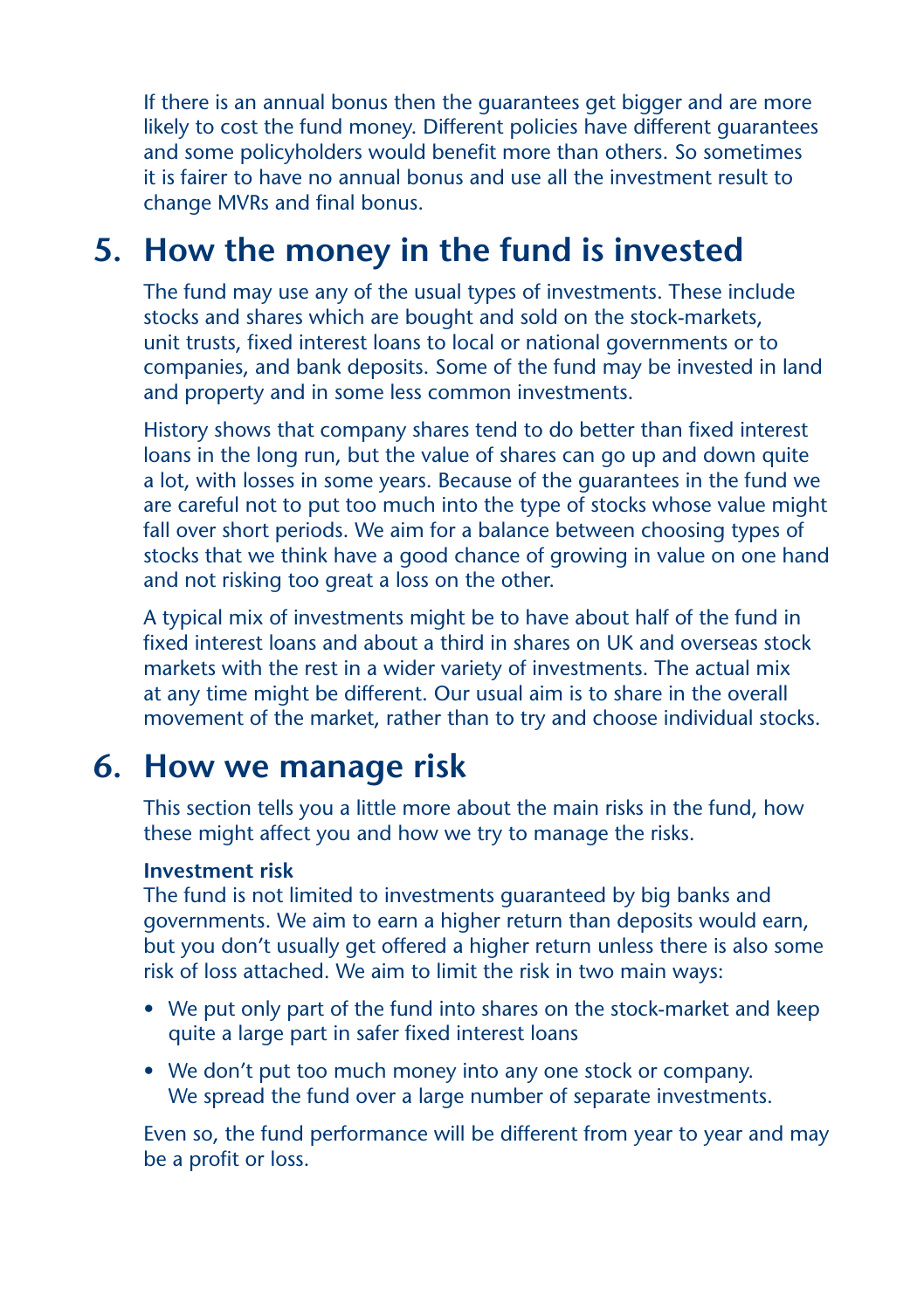### **Guarantee risk**

 Each policy includes times when there is a guarantee about the amount to be paid. If these guarantees mean we are not charging an MVR when we normally would, then the guarantee is costing the fund money. This could mean there is less left in the fund for other policyholders.

 Since the middle of 2004, we have been managing these guarantee costs through a complex set of 'fund protection assets'. These are special investments whose value changes with the overall level of the stock-market and as interest rates change. We invested about 6% of the fund to buy enough of these to match what we expected the current guarantees to cost. The value of these assets is designed to rise at times when other stocks are falling and the guarantees are more likely to cost more. The overall effect is that we have insured the fund against most of the guarantee costs, but the actual guarantee costs may turn out to be more or less than the fund protection assets. We will check and revise the position from time to time. Any changes may mean there is a cost or a gain to the fund and this will show up in the investment result.

#### **Insurance risk**

 All policies include insurance benefits such as payments on death. It is possible that the actual cost of insurance might be different from what we expected. For our older types of non-unitised policy, these differences will contribute to the overall profits and losses in the fund. For example, the fund would make a profit if there are not as many early deaths among the endowment policyholders as we expected. The fund buys annuities for pensions policyholders on retirement. If pensioners are expected to live longer that will add to our costs. From time to time we will adjust the investment result for all policies to reflect these profits and losses.

# **7. Charges and expenses**

 Your policy has a set scale of charges. There are two main types of charge, charges based on the fund and the units and charges based on the policy.

The usual types of charge based on the fund and the units are:

- An annual management charge based on the value your units. After the purchase of Scottish Provident by Abbey, the level was agreed to be unchanged for 10 years. It is 1% for all units. Some pension units are charged an additional 3.25%. The rates charged to the investment result are lower. The difference between the rates may mean there is a cost to the fund, which would be spread across all policyholders.
- The difference between the offer price and the bid price.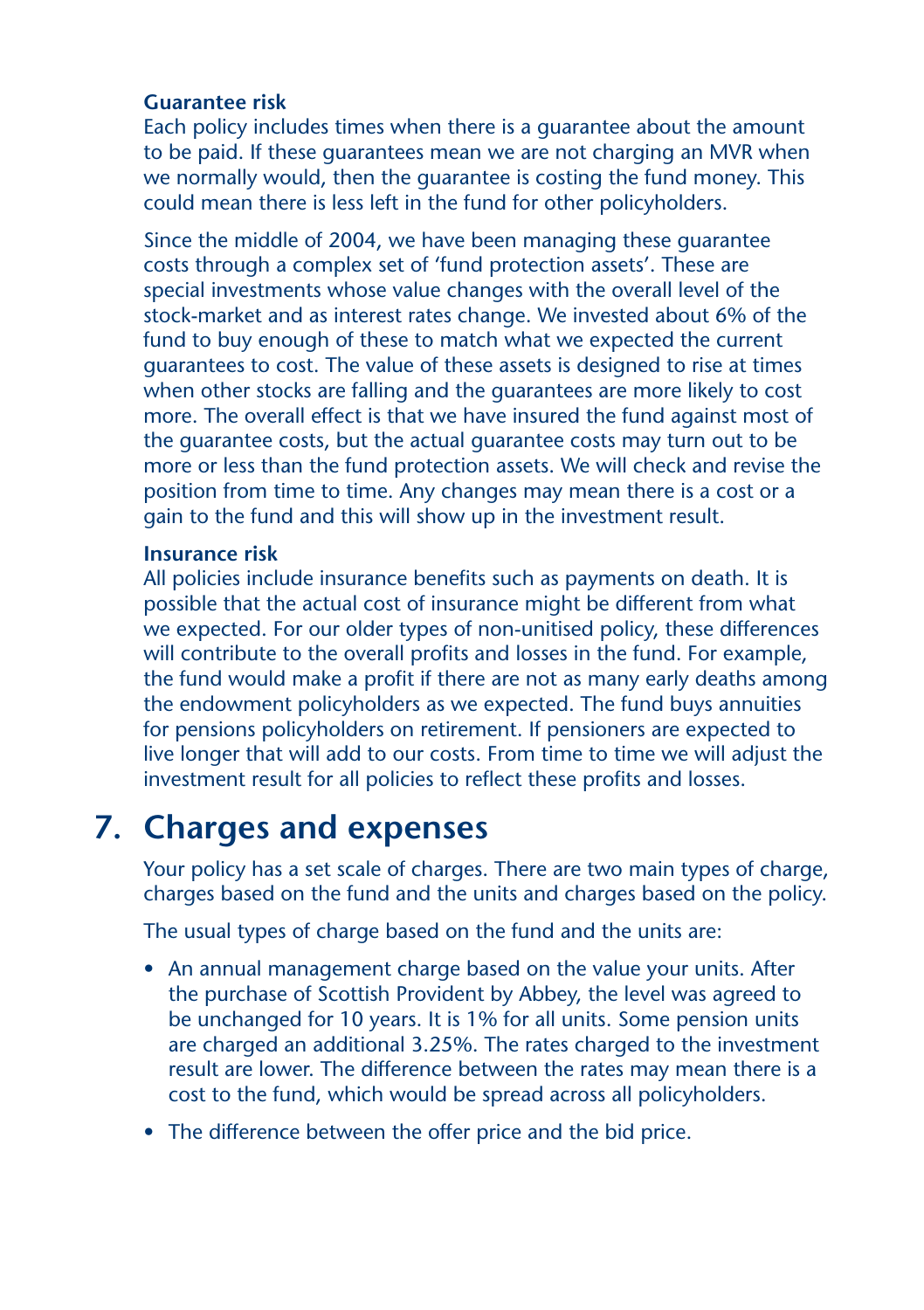The possible types of charge based on the policy are:

- A monthly policy fee, for example this might be  $E_3$  per month. This is usually charged by cancelling some of your units.
- The allocation rate this means that we may not invest exactly what you pay us when we buy units. Some policies have a low allocation rate, for example 70%, in the first year or so. A 70% allocation would mean that out of every £1 you pay only 70p is used to buy units with the rest being used to pay some of our costs. Some may have an allocation rate over 100% that reduces the effect of the difference between the offer price and the bid price.

We explained about the charges on your policy in the papers you were given when you bought the policy. The charges were set when you bought the policy and we have only limited rights to change them.

 Some policies include extra insurance benefits such as payments on death or certain serious illnesses. This extra insurance is normally charged for monthby-month by us cancelling some of the units you have already bought.

# **8. Our approach to new business**

 Our With-Profits fund is closed to new business and we have no current plan to re-open it.

 Existing policies can continue to pay their normal regular premiums and these premiums continue to buy new units. Some existing policyholders also have rights to add to their existing investment in the fund. This is possible, but customers should always consider taking advice as to whether this is the best course of action for them.

# **9. What happens if the fund has too much, or too little, money**

 At the time of writing (December 2006) our best estimate was that the fund had slightly more than needed to settle all our policyholders' claims. We check the position at least twice a year. However, we can't be sure what will happen in the future and the balance could change.

For example:

- If the investments do much better than we expect, or if quarantees cost less than expected we might find the fund has extra money
- If the investments do less well than we expect or guarantees cost more than expected we might find the fund does not have enough money.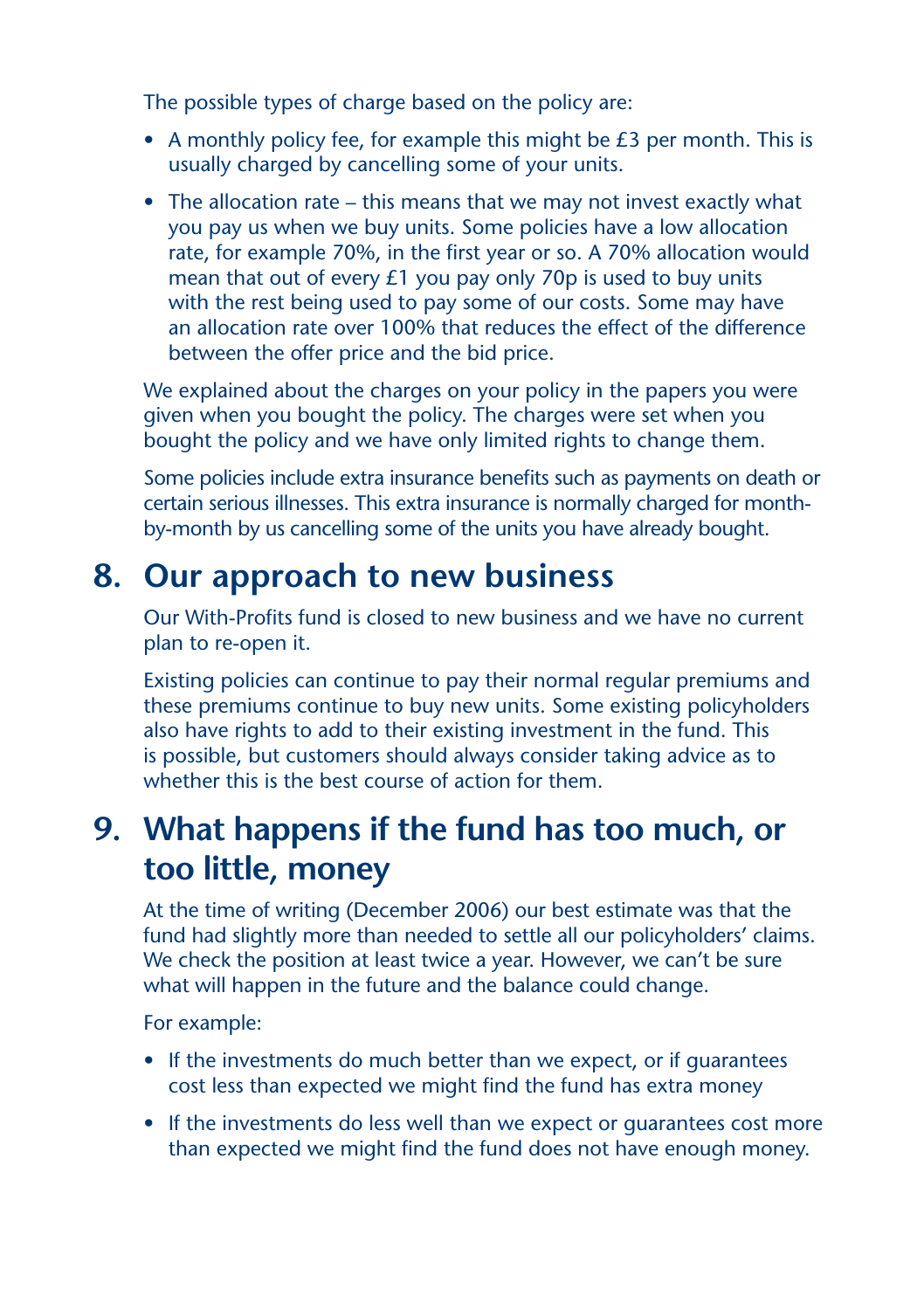The key messages are that any extra money belongs to the policyholders. and if there is a shortage then at least part of this is likely to be charged to policyholders. However, if policyholders are likely to have their policy value reduced by more than 5% on account of such a shortage, then the company will share any excess over 5%. If there is extra, then one option would be to add this in when we work out the investment result that we use when deciding what we can afford to pay as final bonuses or whether we need to charge MVRs. In the same way if there is not enough then this could show up as a lower investment result, making final bonuses lower or MVRs higher. Guaranteed benefits cannot be reduced.

 Scottish Provident and Resolution have other money earmarked outside the fund that is available if the 5% limit is reached or if there is a threat to guarantees. We would not normally expect to use money from outside the fund to support higher final bonuses or lower MVRs and we would be very unlikely to agree to use this money to help the fund support a new annual bonus as this would add to the guarantees. Adding to the guarantees can be very expensive and would be considered only if the fund, on its own, had a significant amount of extra money.

### **10.How to find out more**

 We hope this guide has been helpful, but remember you need to look at your other policy papers and your regular statements as well.

 This is a summary version of our full Principles and Practices document. Some of the more technical details have been left out. We have tried to select the main points that affect most policyholders. If you want more details about the fund you can ask for a copy of the full Principles and Practices document or you can download it from our website. If you need more information about your own policy then you can phone or write to us.

 This guide aims only to help you understand your contract. It does not aim to change the contract between us or to give you advice. We suggest you should always speak to a financial adviser before taking any decisions about your investment.